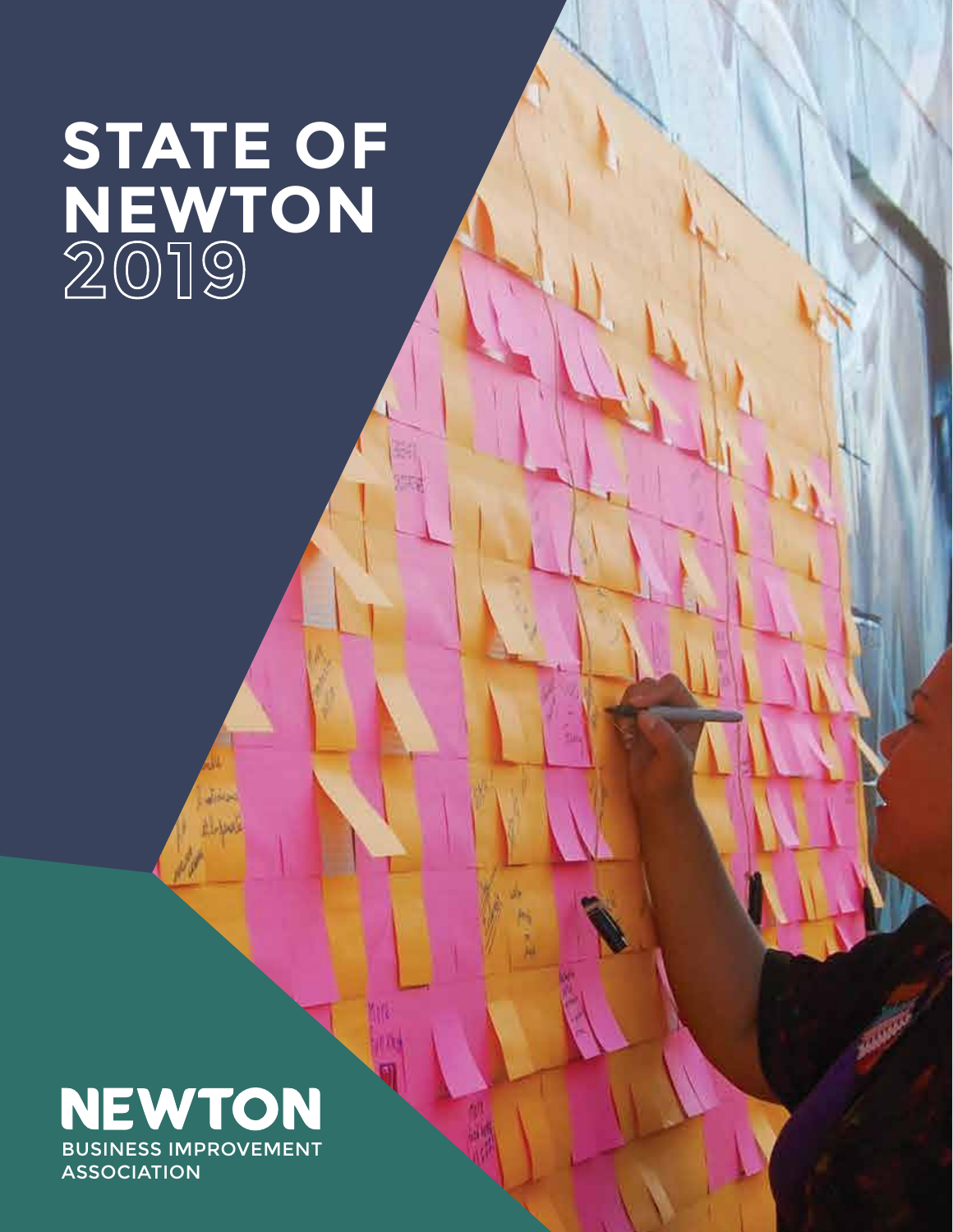# **NEWTON**<br>PRESENT DA

149,000 Residents • 5<sup>th</sup> largest Community in BC Mayor of Surrey Doug McCallum • MP of Surrey-Newton Sukh Dhaliwal • MLA of Surrey-Newton Harry Bains

#### **POPULATION PROJECTIONS**





**BUSINESS BY COMMUNITY** City Centre



**LANGUAGE SPOKEN AT HOME**



#### ASSET MAP

- √ Newton Bus Exchange
- $\checkmark$  RCMP Community Office
- Community Centre Renovations ✓
- √ Senior Centre Upgrade
- $\checkmark$  Newton Public Library
- Kwantlen Polytechnic University ✓
- √ Bell Performing Arts Centre
- Cultural Centre ✓
- √ Vaisakhi & Diwali
- $\checkmark$  Newton Athletic Park
- 61 Local Parks ✓
- √ Surrey Tennis Centre
- Little India ✓
- √ Heritage Rail
- EcoNewton ✓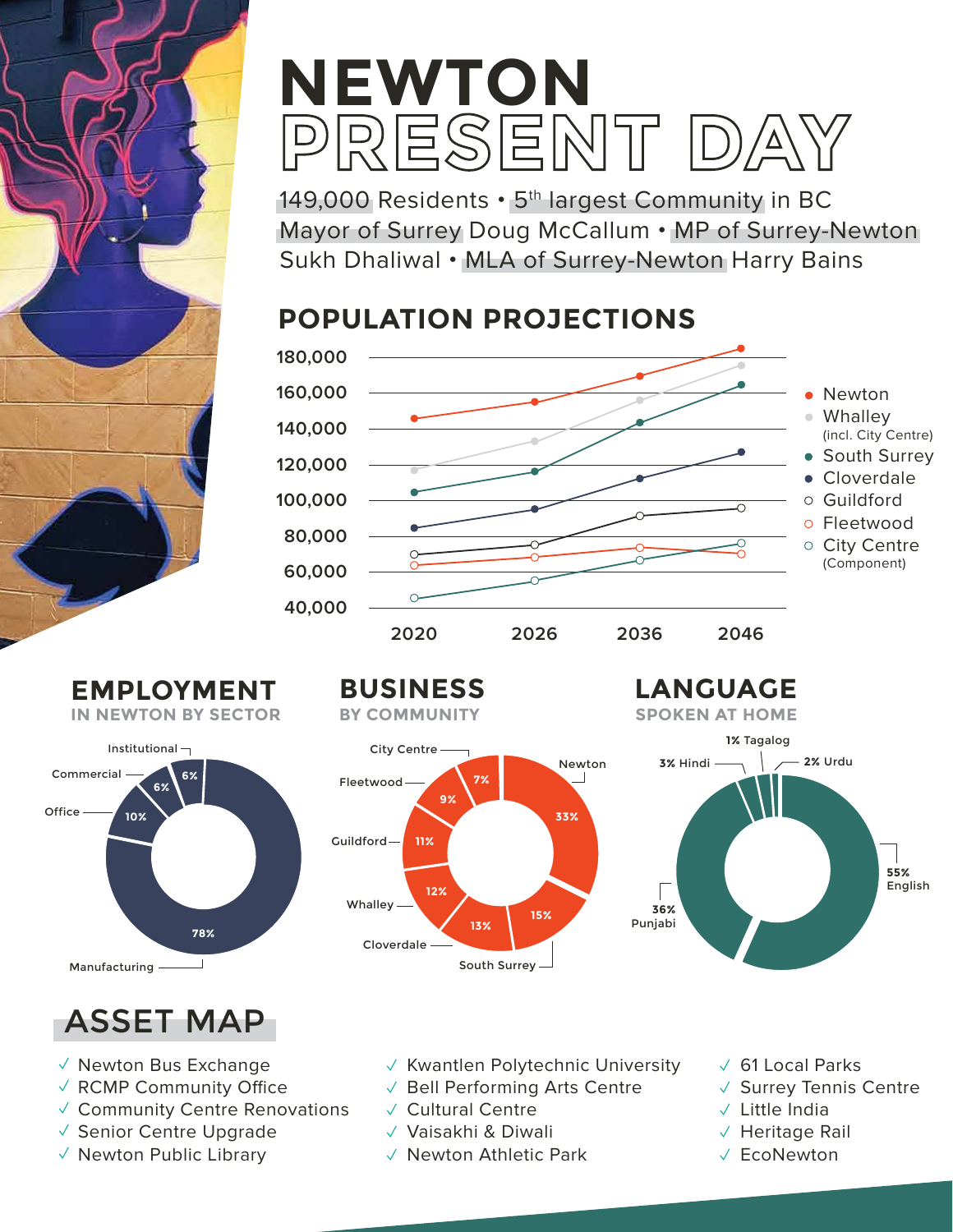# ADVOCATING FOR



**3%↓** Total Crime in Newton



Annual Homeless Count



Build a Central Park with Plaza



Increased density with mixed-use redevelopment



Early Public Consultations on Supportive Housing



Increase Place-making Initiatives



City-wide Event in Newton; attracting 10,000 people

An Events Centre — Arena, Convention and Hotel



### FIXED-RAIL RAPID TRANSIT

- $\checkmark$  Increase investment
- $\checkmark$  Improve public transportation
- ✓ More frequent service
- $\checkmark$  Increase hours of service